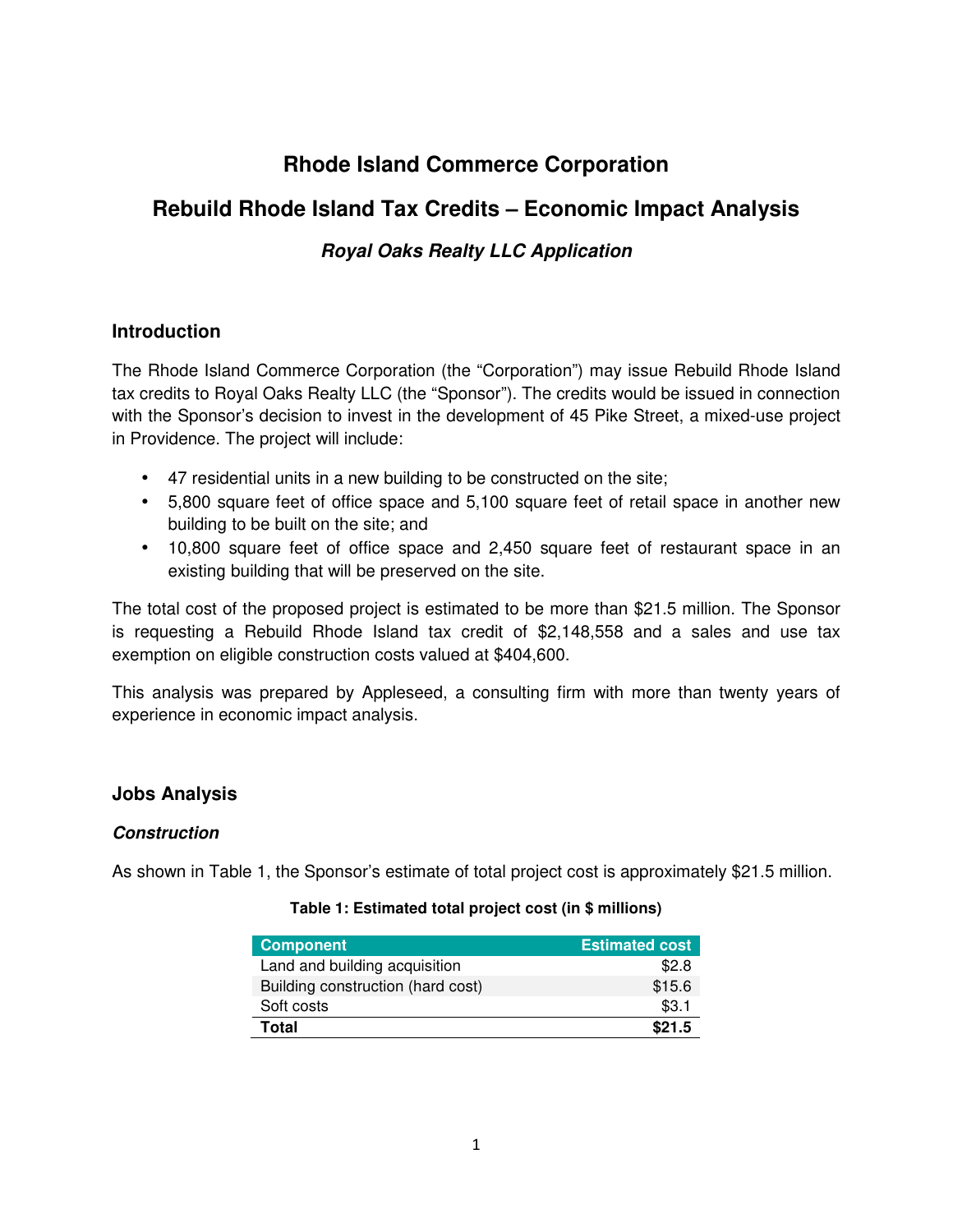After excluding certain costs that for purposes of this analysis do not have a direct, current impact on Rhode Island's economy (such as land acquisition and interest costs), the remaining hard and soft costs total \$18.4 million. Appleseed estimates that direct expenditures of \$18.4 million will directly and indirectly generate:

- $\bullet$  152 person-years<sup>1</sup> of work in Rhode Island;
- \$8.3 million in earnings;

 $\overline{a}$ 

- Nearly \$25.9 million in statewide economic output<sup>2</sup>; and
- A one-time increase of nearly \$13.1 million in Rhode Island's GDP.

These impacts are summarized below in Table 2. The project's *direct impact* is the impact of the company's direct spending on design and construction. Its indirect impact is the effect of spending by contractors for goods and services (insurance, construction materials, etc) purchased from other Rhode Island businesses.

#### **Table 2: Direct and indirect impact of construction spending (employment in person-years; income, value-added and output in millions of 2017 dollars)**

|                      | <b>Employment</b> | <b>Earnings</b> | Value added | <b>Output</b> |
|----------------------|-------------------|-----------------|-------------|---------------|
| <b>Direct Effect</b> | 92                | \$5.6           | \$8.6       | \$18.4        |
| Indirect Effect      | 60                | 2.7             | 4.5         | 7.5           |
| <b>Total Effect</b>  | 152               | \$8.3           | \$13.1      | \$25.9        |

In addition to the impacts cited in Table 2, direct expenditures of \$18.4 million would directly and indirectly generate a projected one-time increase of approximately \$488,000 in taxes paid to the State during construction. These taxes would include approximately:

- \$312,000 in state personal income taxes paid by Rhode Island workers employed on the project, or whose jobs are indirectly attributable to the project;
- \$136,000 in state sales taxes paid on those workers' taxable household spending; and
- \$40,000 in state business corporation taxes paid by companies directly or indirectly working on the project.

Most of the activity reflected in Table 2 is expected to occur between November 2016 and January 2018. The anticipated wage rates for construction jobs are shown below in Table 3. Anticipated wage rates are the median hourly wage for these occupations in Rhode Island.

 $1$  A person-year is equivalent to the time worked by one person who is employed full-time for a year. For example, it could represent the work of two people who are each employed full-time for six months; or the work of one person who is employed half-time for two years.

<sup>&</sup>lt;sup>2</sup> Output is a measure of the total sales by Rhode Island companies (including the "sale" of labor by Rhode Island households) generated by the project.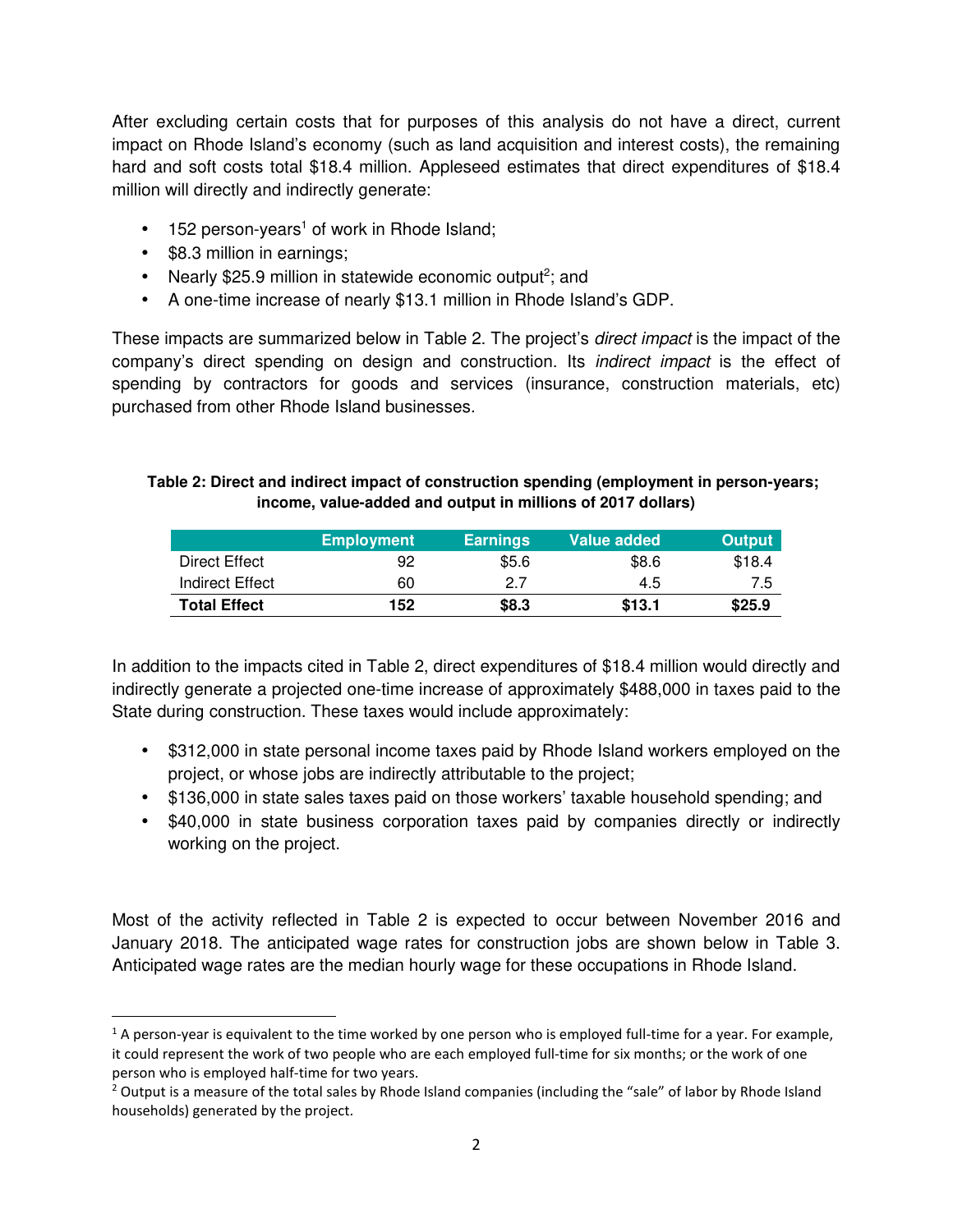#### **Table 3: Anticipated wages during construction**

| <b>Occupation</b>    | RI median hourly wage <sup>3</sup> |
|----------------------|------------------------------------|
| Architect            | \$40.76                            |
| Construction manager | \$54.17                            |
| Carpenter            | \$21.04                            |
| Electrician          | \$24.86                            |
| Plumber              | \$23.54                            |
| Painter              | \$18.10                            |
| Laborer              | \$18.33                            |

Fringe benefits associated with these jobs are expected to be in accordance with industry norms, with the cost of such benefits generally ranging between 22 and 28 percent of wages. Workers who fill these jobs are expected to be drawn primarily from the Providence-Warwick RI-MA New England City and Town Area (NECTA).

## **Annual operations**

 $\overline{a}$ 

After construction is completed, ongoing operations will include:

- Management and maintenance of the new residential building (including 47 new units)
- The operations of tenants occupying the proposed new office and retail space
- The operations of office and restaurant tenants in the existing building (39 Pike Street)

Because the existing building is already fully occupied, we include in this analysis only the impact of ongoing operations of the new residential and commercial buildings.

For purposes of this analysis, we estimate that the 5,800 square feet of office space to be included in the new building will accommodate 26 employees<sup>4</sup>; and that the tenant (or tenants) occupying the 5,100 square feet of retail space to be included in the building will employ 18 (on a full-time-equivalent basis).

Based on the Sponsor's estimate of ongoing operating costs, Appleseed estimates that 4 people will be employed (directly or by contractors) in ongoing management, operations and maintenance of the project.

<sup>&</sup>lt;sup>3</sup> Rhode Island Department of Labor and Training, Occupational Employment Statistics, 2015

<sup>&</sup>lt;sup>4</sup> For purposes of this analysis the occupant of the new office space is assumed to be a real estate firm.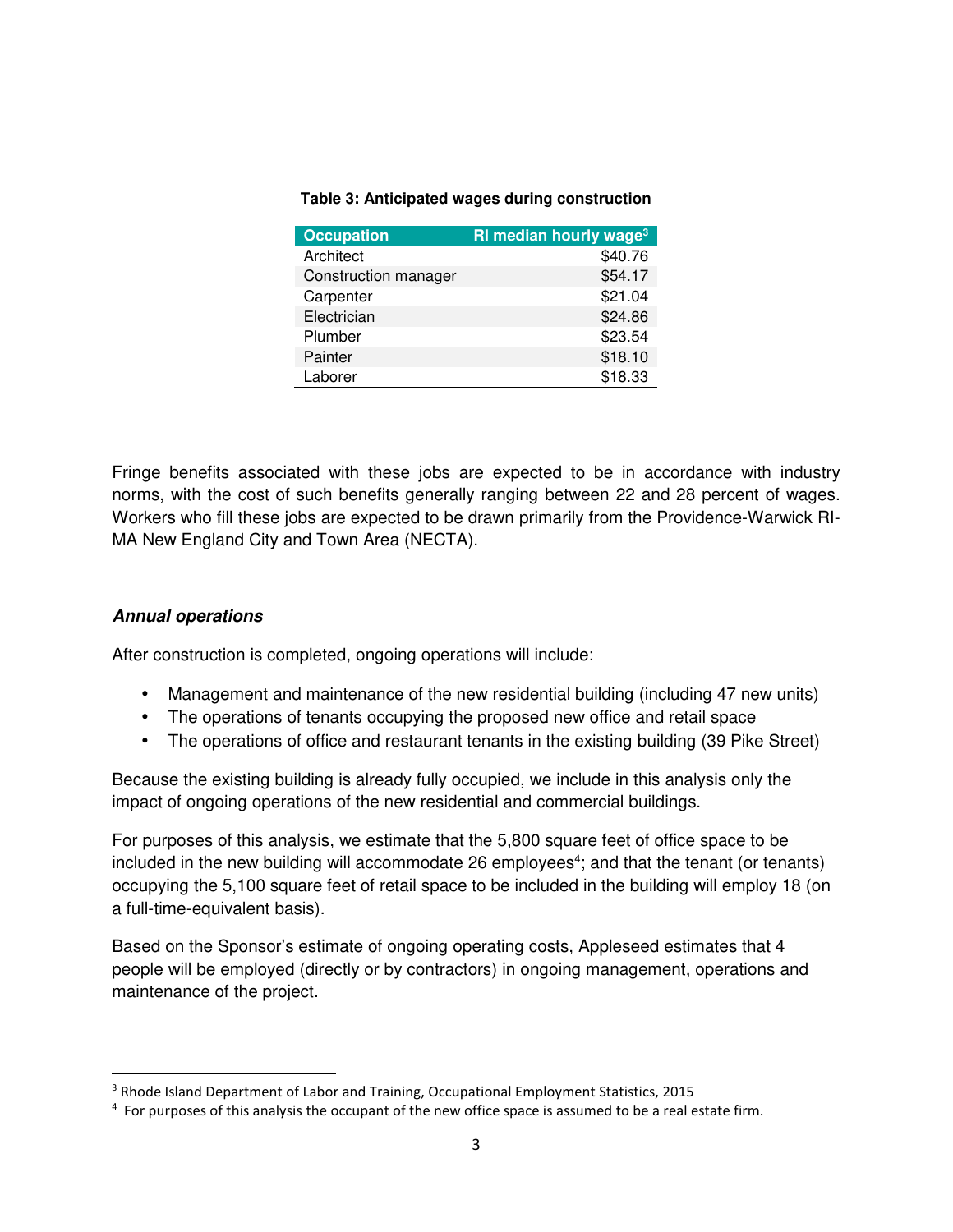Based on these assumptions, Appleseed projects (as shown below in Table 4), that when the project is completed and fully occupied (which is estimated to occur in 2018), it will directly and indirectly account for:

- 61 FTE jobs in Rhode Island;
- Approximately \$1.8 million in annual earnings (in 2018 dollars);
- Approximately \$6.9 million in annual statewide economic output; and
- An increase of approximately \$9.7 million in Rhode Island's annual GDP.

#### **Table 4: Direct and indirect annual impact of ongoing operations (employment in FTE; income, value-added and output in millions of 2018 dollars)**

|                     | <b>Employment</b> | <b>Earnings</b> | Value added | <b>Output</b> |
|---------------------|-------------------|-----------------|-------------|---------------|
| Direct Effect       | 48                | \$1.2           | \$5.7       | \$7.8         |
| Indirect Effect     | 13                | 0.6             | 12          | 1.9           |
| <b>Total Effect</b> | 61                | \$1.8           | \$6.9       | \$9.7         |

In addition to the impacts cited in Table 4, ongoing operations at 45 Pike Street would directly and indirectly generate a projected increase of approximately \$109,000 in taxes paid annually to the State. These taxes would include approximately:

- \$70,000 in state personal income taxes paid by Rhode Island workers employed directly at 45 Pike Street, or whose jobs are indirectly attributable to tenant and building operations;
- \$30,000 in state sales taxes paid on those workers' taxable household spending; and
- \$9,000 in state business corporation taxes directly or indirectly attributable to building and tenant company operations.

Workers who fill office jobs at 45 Pike are expected to be drawn primarily from the Providence-Warwick RI-MA New England City and Town Area (NECTA). Retail and building maintenance workers are likely to be drawn primarily from Providence or from other nearby communities.

## **Impact**

The state fiscal impact of the requested tax credits and exemptions is up to \$2,553,158 in foregone state revenue. Direct and indirect economic and fiscal benefits of the proposed project include the estimated increase in annual state GDP of \$6.9 million, the estimated associated job creation, and the gross increase of nearly \$1.8 million in state personal income, sales and business corporation tax revenues during the construction phase and during the twelve years following the completion of the project. These benefits are detailed in the foregoing analysis. In